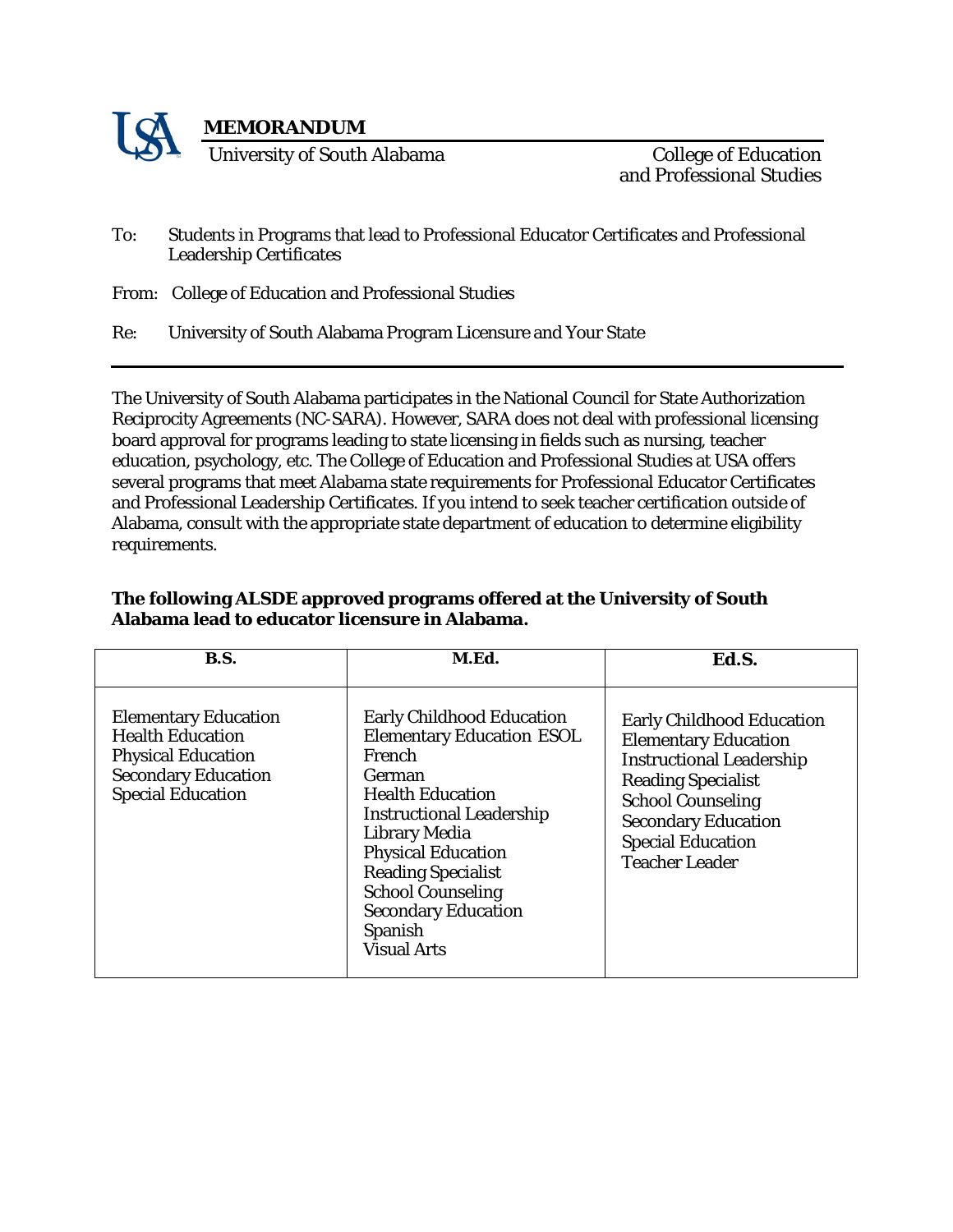## **Please use the provided contact information to consult with the appropriate state department of education to determine reciprocity of Alabama Professional Educator Certificates and Professional Leadership Certificates.**

Alaska Alaska Department of Education & Early Development ATTN: Teacher Certification 801 West 10th Street, Suite 200 P.O. Box 110500 Juneau, AK 99811-0500 education.alaska.gov (907) 465-2831

> Arizona ADE –Certification P.O. Box 6490 Phoenix, AZ 85005-6490 [www.azed.gov](http://www.azed.gov/) (602) 542-5393

Arkansas Arkansas Department of Education Office of Educator Licensure Four Capitol Mall, Room 106-B Little Rock, AR 7220[1](http://www.arkansased.gov/) [www.arkansased.gov/](http://www.arkansased.gov/) (501) 682- 4342

California Commission on Teacher Credentialing 1900 Capitol Avenue Sacramento, CA 95811-421[3](http://www.cde.ca.gov/) [www.cde.ca.gov](http://www.cde.ca.gov/) (916) 322-4974

Colorado Educator Preparation, Licensure & Enforcement 6000 E. Evans Ave. Building #2, Suite 100 Denver, CO 80222 [www.cde.state.co.us](http://www.cde.state.co.us/) (303) 866-6600

**Connecticut** Bureau of Educator Standards and **Certification** Connecticut State Department of Education P.O. Box 150471 – Room 243 Hartford, CT 06115-0471 [www.ct.gov/sde/cert](http://www.ct.gov/sde/cert) (860) 713-6969

> Delaware Delaware Department of Education Department of Education Collette Education Resource Center Attention: Certification 35 Commerce Way, Suite 1 Dover, DE 1990[4](http://www.doe.k12.de.us/) [www.doe.k12.de.us](http://www.doe.k12.de.us/) (302) 735-4000

Florida Florida Department of Education Turlington Building, Suite 1514 325 West Gaines Street Tallahassee, FL 3239[9](http://www.fldoe.org/) [www.fldoe.org](http://www.fldoe.org/) (850) 245-0505

Georgia Georgia Department of Education 205 Jesse Hill Jr. Drive SE Atlanta, GA 3033[4](http://www.gadoe.org/) [www.gadoe.org](http://www.gadoe.org/) (404) 656-2800

Hawaii Hawaii State Department of Education 1390 Miller St. Honolulu, HI 9681[3](http://www.hawaiipublicschools.org/) [www.hawaiipublicschools.org](http://www.hawaiipublicschools.org/) (808) 586-3230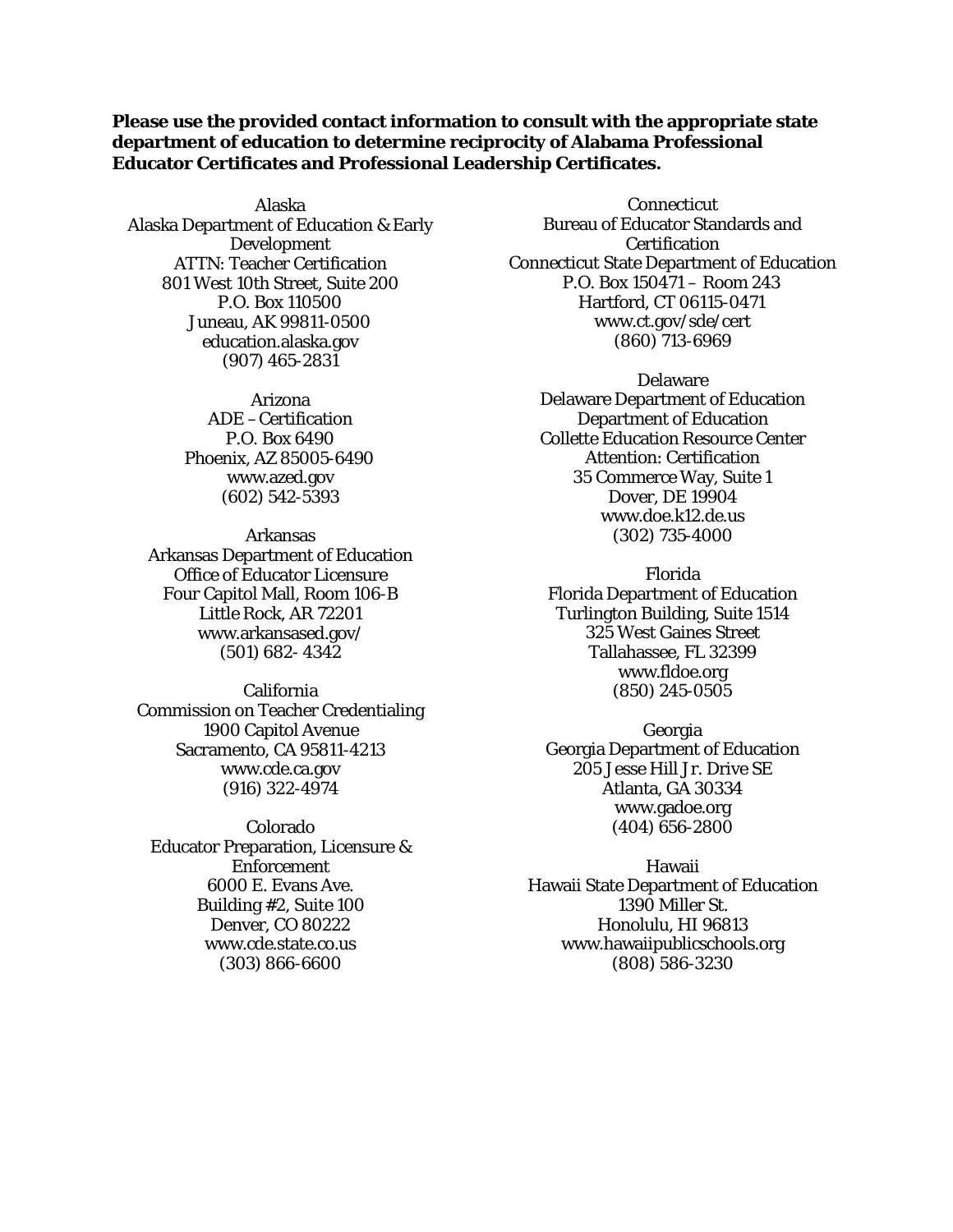Idaho Idaho State Department of Education 650 West State Street Boise, ID 83702 [www.sde.idaho.gov](http://www.sde.idaho.gov/) (208) 332-6800

Illinois Illinois State Board of Education 100 N. 1st Street Springfield, IL 6277[7](http://www.isbe.state.il.us/) [www.isbe.state.il.us](http://www.isbe.state.il.us/) (866) 262-6663

Indiana Indiana Department of Education South Tower, Suite 600 115 W. Washington Street Indianapolis, IN 4620[4](http://www.doe.in.gov/) [www.doe.in.gov](http://www.doe.in.gov/) (317) 232-6610

Iowa Iowa Department of Education 400 E. 14th Street Des Moines, IA 50319-014[6](http://www.educateiowa.gov/) [www.educateiowa.gov](http://www.educateiowa.gov/)  (515) 281-5294

Kansas Kansas State Department of Education 900 SW Jackson Topeka, KS 6661[2](http://www.ksde.org/) [www.ksde.org](http://www.ksde.org/) (785) 296-3201

Kentucky Kentucky Department of Education Capital Plaza Tower 500 Mero St. Frankfort, KY 40601 education.ky.gov/Pages/default.aspx (502) 564-4770

Louisiana Louisiana Department of Education 1201 North Third Street Baton Rouge, LA 70802-524[3](http://www.louisianabelieves.com/) [www.louisianabelieves.com](http://www.louisianabelieves.com/) (877) 453-2721

Maine Maine Department of Education 23 State House Station Augusta, ME 04333-0023 [www.maine.gov/doe/index.html](http://www.maine.gov/doe/index.html) (207) 624-6600

Maryland Maryland State Department of Education 200 West Baltimore Street Baltimore, MD 21201-2595 [www.marylandpublicschools.org](http://www.marylandpublicschools.org/) (410) 767-0100

**Massachusetts** Massachusetts Department of Elementary & Secondary Education 75 Pleasant Street Malden, MA 02148-4906 [www.doe.mass.edu](http://www.doe.mass.edu/) (781) 338-3000

> Michigan Michigan Department of Education 608 W. Allegan Street P.O. Box 30008 Lansing, MI 48909 [www.michigan.gov/mde](http://www.michigan.gov/mde) (517) 373-3324

Minnesota Minnesota Department of Education 1500 Highway 36 West Roseville, MN 55113 education.state.mn.us (651) 582-8200

Mississippi Mississippi Department of Education P.O. Box 771 Jackson, MS 39205-0771 [www.mde.k12.ms.us](http://www.mde.k12.ms.us/) (601) 359-3513

Missouri Missouri Department of Elementary & Secondary Education P.O. Box 480 Jefferson City, MO 65102-0480 dese.mo.gov (573) 751-4212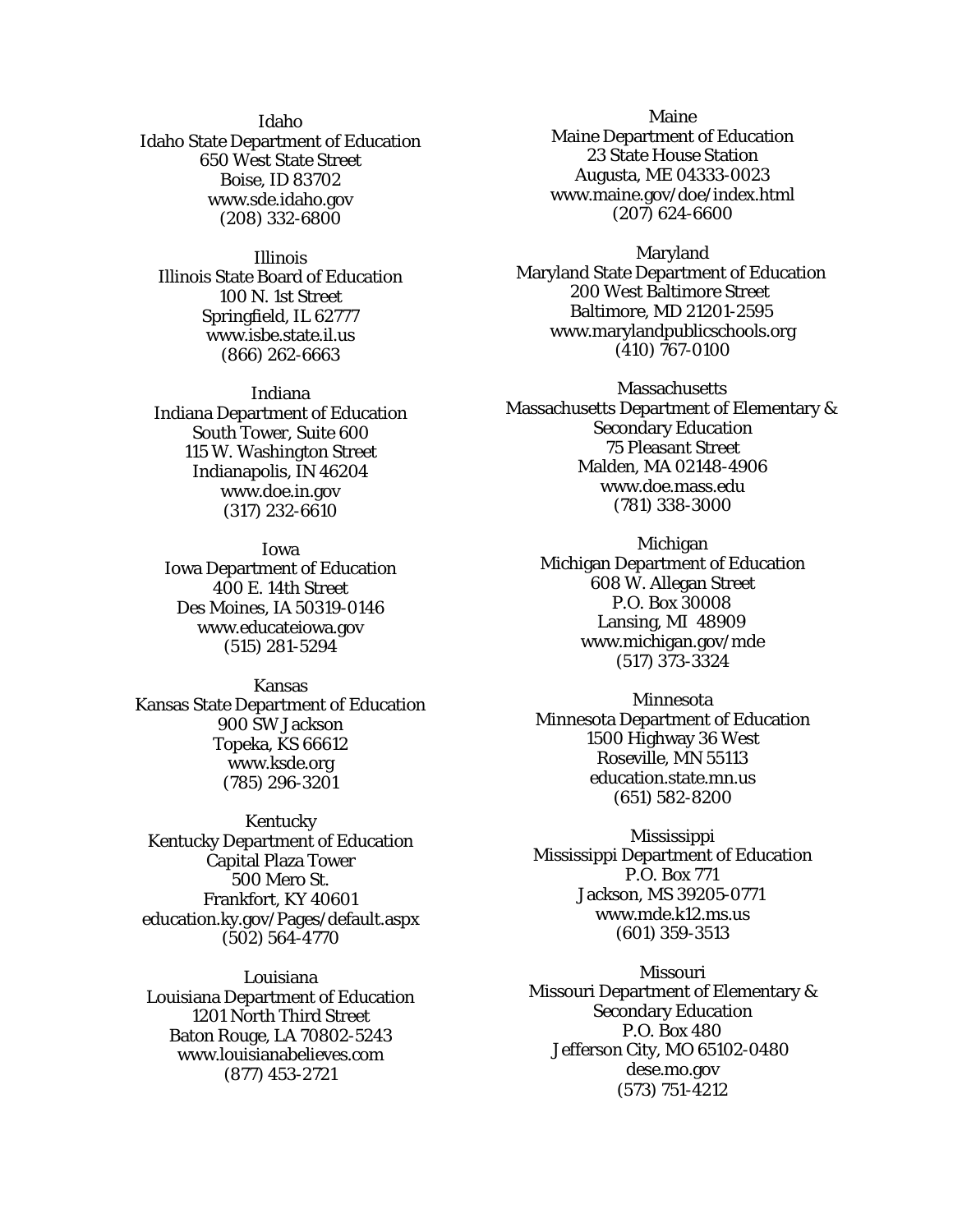Montana Montana Office of Public Instruction P.O. Box 202501 Helena, MT 59620-2501 Opi.mt.gov/Cert/index.html (406) 444-3095

Nebraska Nebraska Department of Education 301 Centennial Mall South P.O. Box 94987 Lincoln, NE 68509-4987 [www.education.ne.gov/TCERT/index.html](http://www.education.ne.gov/TCERT/index.html) (401) 471-0739

Nevada Nevada Department of Education 755 N. Roop Street, Suite 107 Carson City, NV 89701 [www.doe.nv.gov/Educator\\_Licensure](http://www.doe.nv.gov/Educator_Licensure) (775) 687-5980

New Hampshire New Hampshire Department of Education 101 Pleasant Street Concord, NH 03301-3494 education.nh.gov/index.htm (603) 271-3494

New Jersey New Jersey Department of Education P.O. Box 500 Trenton, NJ 08625-0500 [www.state.nj.us/education/index.html](http://www.state.nj.us/education/index.html) (877) 900-6960

New Mexico New Mexico Public Education Department 300 Don Gaspar Avenue Santa Fe, NM 8750[1](http://www.ped.state.nm.us/) [www.ped.state.nm.us](http://www.ped.state.nm.us/) (505) 827-5800

New York New York State Education Department 89 Washington Avenue Albany, NY 1223[4](http://www.nysed.gov/) [www.nysed.gov](http://www.nysed.gov/) (518) 474-3852

North Carolina North Carolina Department of Public Instruction 6301 Mail Service Center Raleigh, NC 27699-6301 [www.ncpublicschools.org](http://www.ncpublicschools.org/) (919) 807-3300

North Dakota North Dakota Department of Public Instruction 600 E. Boulevard Avenue, Dept. 201 Bismarck, ND 58505-044[0](http://www.nd.gov/dpi) [www.nd.gov/dpi](http://www.nd.gov/dpi) (701) 328-2260

Ohio Ohio Department of Education 25 South Front Street Columbus, OH 43215-4183 education.ohio.gov (877) 644-6338

Oklahoma Oklahoma State Department of Education Oliver Hodge Building 2500 North Lincoln Boulevard Oklahoma City, OK 73105 sde.ok.gov/sde (405) 521-3301

Oregon Oregon Department of Education 255 Capitol Street, NE Salem, OR 97310-0203 [www.ode.state.or.us/home](http://www.ode.state.or.us/home) (503) 947-5600

Pennsylvania Pennsylvania Department of Education 333 Market Street Harrisburg, PA 1712[6](http://www.education.pa.gov/) [www.education.pa.gov](http://www.education.pa.gov/) (717) 728-3224 Rhode Island